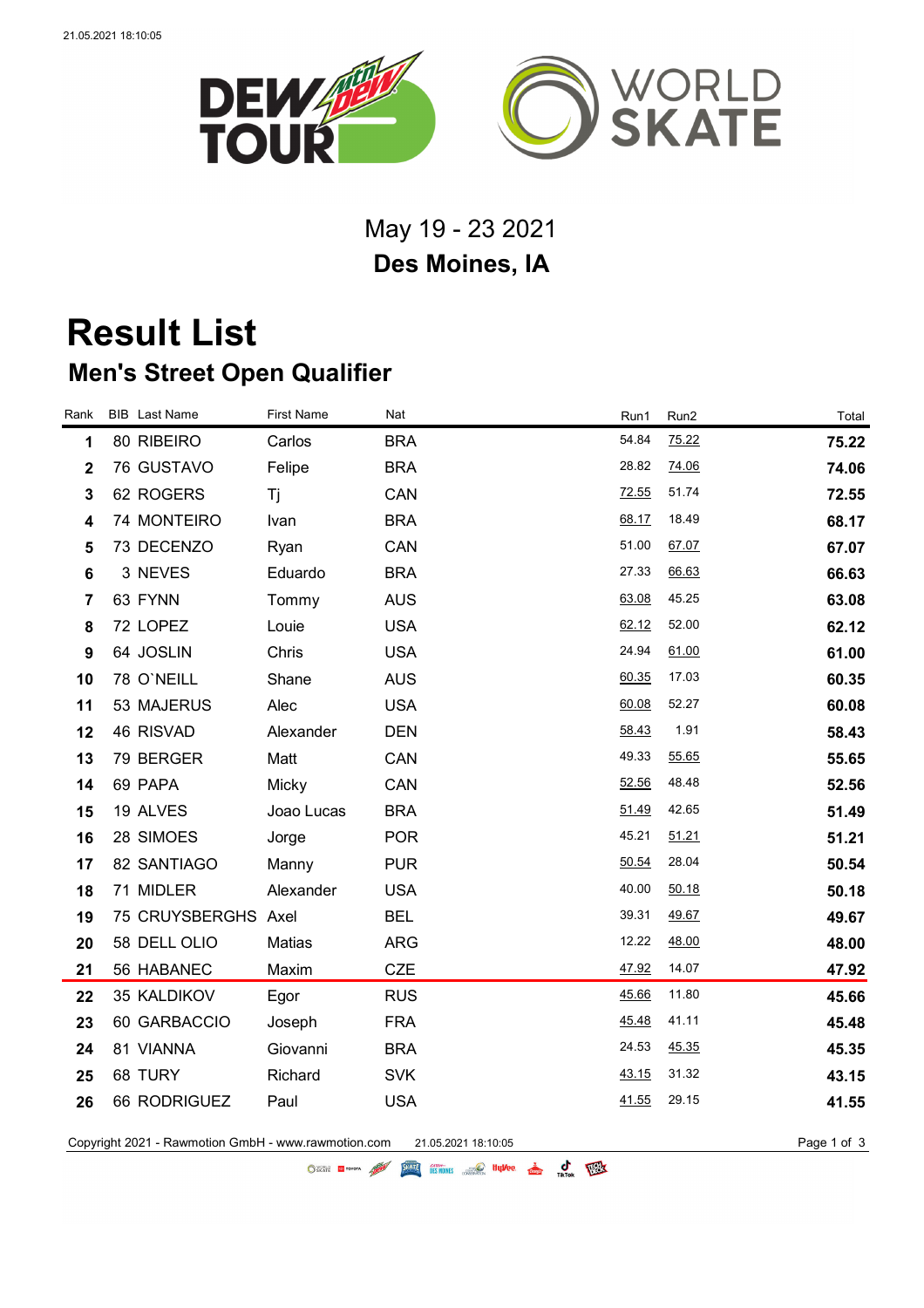| Rank | <b>BIB</b> Last Name                                | <b>First Name</b>     | Nat                 | Run1  | Run2         | Total       |
|------|-----------------------------------------------------|-----------------------|---------------------|-------|--------------|-------------|
| 27   | 17 AGUILAR                                          | Gabryel               | <b>BRA</b>          | 41.09 | 32.97        | 41.09       |
| 28   | 55 BELLIDO                                          | Pool                  | <b>PER</b>          | 17.51 | 39.29        | 39.29       |
| 29   | 18 MARTINEZ                                         | Evon                  | <b>RUS</b>          | 38.72 | 38.25        | 38.72       |
| 30   | 57 GARZA DE LA<br>CRUZ                              | Nelson                | <b>MEX</b>          | 38.03 | 32.68        | 38.03       |
| 31   | 70 GONZALEZ                                         | Jhancarlos            | COL                 | 20.06 | 37.81        | 37.81       |
| 32   | 83 AOKI                                             | Yukito                | <b>JPN</b>          | 14.94 | 37.58        | 37.58       |
| 33   | 59 CORIA BACILIO                                    | <b>Brayan</b>         | <b>MEX</b>          | 37.57 | 6.53         | 37.57       |
| 34   | 12 CACHALLA                                         | Juan Carlos           | COL                 | 13.07 | 36.96        | 36.96       |
| 35   | 41 CRISTOFOLETTI Massimo                            |                       | <b>ITA</b>          | 21.47 | 36.10        | 36.10       |
| 36   | 34 MATIENZO                                         | Rio Batan             | <b>PUR</b>          | 35.93 | 27.13        | 35.93       |
| 37   | 9 KHAN                                              | Christopher<br>Thomas | <b>SLO</b>          | 35.09 | 35.05        | 35.09       |
| 38   | 39 COCILOVA                                         | Omar                  | <b>ARG</b>          | 34.01 | 28.27        | 34.01       |
| 39   | 13 IGLESIAS                                         | Mauro                 | <b>ARG</b>          | 15.51 | 33.98        | 33.98       |
| 40   | 30 SANDIFORD                                        | Shay                  | CAN                 | 25.08 | 33.58        | 33.58       |
| 41   | 77 RABELO                                           | Lucas                 | <b>BRA</b>          | 32.28 | 20.45        | 32.28       |
| 42   | 20 DEPREZ                                           | Simon                 | <b>BEL</b>          | 28.72 | 32.13        | 32.13       |
| 43   | 10 ANDERBERG                                        | Oscar                 | <b>SWE</b>          | 29.25 | 31.38        | 31.38       |
| 44   | 61 SUCIU                                            | Mark                  | <b>USA</b>          | 18.87 | 30.91        | 30.91       |
| 45   | 14 VALADARES MOTAlipe                               |                       | <b>BRA</b>          | 30.47 | 28.80        | 30.47       |
| 46   | 40 SENRA                                            | <b>Bruno</b>          | <b>POR</b>          | 29.31 | 28.00        | 29.31       |
| 47   | 11 NYSTRÖM                                          | Ville                 | <b>FIN</b>          | 26.30 | 27.08        | 27.08       |
| 48   | 48 MACARE                                           | Douwe                 | <b>NED</b>          | 12.39 | 26.19        | 26.19       |
| 49   | 16 GARVEY                                           | Jafin                 | <b>JAM</b>          | 25.09 | 26.10        | 26.10       |
| 50   | 67 DECUNHA                                          | Alex                  | <b>GBR</b>          | 21.79 | 24.60        | 24.60       |
| 51   | 24 NGUYEN                                           | Kristian              | <b>SLO</b>          | 23.77 | 2.11         | 23.77       |
| 52   | 5 RAVAIL                                            | Lawrence              | <b>FRA</b>          | 22.43 | 22.53        | 22.53       |
| 53   | 44 ALVAREZ LORA Jhon                                |                       | COL                 | 22.26 | 21.40        | 22.26       |
| 54   | 23 SCHAERER                                         | Noel                  | <b>SUI</b>          | 22.00 | 11.60        | 22.00       |
| 55   | 27 FORTUNATO                                        | Gabriel               | <b>BRA</b>          | 21.14 | 8.20         | 21.14       |
| 56   | 37 VINTR                                            | Tomas                 | <b>CZE</b>          | 20.57 | 15.47        | 20.57       |
| 57   | 22 BOGDANOVICS                                      | Arturs                | LAT                 | 19.37 | <u>19.78</u> | 19.78       |
| 58   | 32 STRICKER                                         | Simon                 | <b>SUI</b>          | 19.72 | 7.86         | 19.72       |
| 59   | 25 POOLE                                            | George                | <b>GBR</b>          | 19.47 | 3.22         | 19.47       |
| 60   | 65 MALTO                                            | Sean                  | <b>USA</b>          | 18.28 | 19.23        | 19.23       |
| 61   | 36 BACHINSKY                                        | David                 | <b>USA</b>          | 14.75 | 19.12        | 19.12       |
| 62   | 50 CHRISTENSEN                                      | Mads                  | <b>DEN</b>          | 14.85 | 17.57        | 17.57       |
| 63   | 6 BEVERLEY                                          | Andre                 | <b>JAM</b>          | 17.56 | 4.06         | 17.56       |
| 64   | 21 JEAN THOMAS                                      | Saldou                | <b>SEN</b>          | 17.04 | 14.62        | 17.04       |
| 65   | 31 BOCANEGRA                                        | Rafa                  | <b>ESP</b>          | 16.46 | 16.00        | 16.46       |
|      | Copyright 2021 - Rawmotion GmbH - www.rawmotion.com |                       | 21.05.2021 18:10:06 |       |              | Page 2 of 3 |

O STATE IN 1999 AND THE STATE STATE OF THE COMPANY OF THE COMPANY OF THE COMPANY OF THE COMPANY OF THE COMPANY OF THE COMPANY OF THE COMPANY OF THE COMPANY OF THE COMPANY OF THE COMPANY OF THE COMPANY OF THE COMPANY OF THE